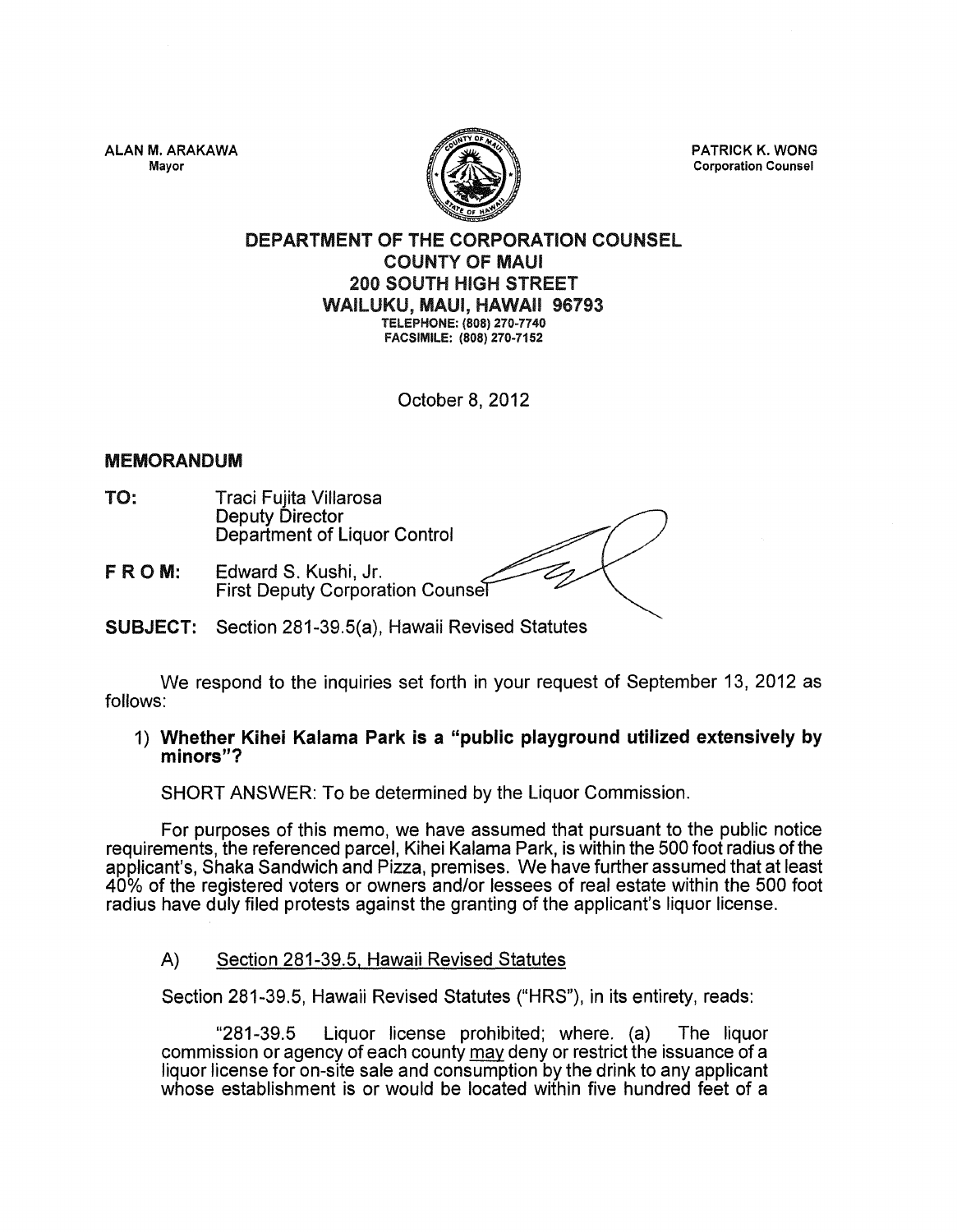Traci Fujita Villarosa Deputy Director Department of Liquor October 8, 2012 Page 2

> public or private elementary, intermediate, or high school, or public playground utilized extensively by minors. as determined by the liquor commission of each county; provided that the liquor commission or agency of each county shall deny the issuance of a liquor license if forty per cent of the:

- ( 1) Registered voters for the area within five hundred feet of the nearest point of the premises for which the license is asked; or
- (2) Owners and lessees of record of real estate and owners of record of shares in a cooperative apartment within five hundred feet of the nearest point of the premises for which the license is asked;

have duly filed or caused to be filed their protests against the granting the license. The distance of five hundred feet shall be measured from the boundary of the school or public playground to the boundary of the applicant's premises. Public or private beaches, and public or private day care centers located in or adjacent to commercial areas shall not be deemed schools or public playgrounds for purposes of this section. The provisions of this section shall not apply to establishments located within areas designated by the appropriate counties for resort purposes, or to hotel or condominium hotel liquor license applicants.

(b) This section shall apply only to the issuance of new liquor licenses for on-site sale and consumption by the drink and not to any renewal of such licenses." (emphasis added)

B) Legislative history

Section 281-39.5, HRS, was enacted in 1991 by the Hawaii State Legislature (Act 236, Section 2), and was subsequently amended in 2001 (Act 257, Section 3), and in 2007 (Act 53, Section 5).

The initial Section 281-39.5, HRS, enacted in 1991 permitted the liquor commissions to deny or restrict issuances of licenses within the referenced 500 foot radius. The 2001 amendments to Section 281-39.5, HRS, mandated denial of licenses provided the 40% protest threshold is met. The 2007 amendments merely added the reference to condominium hotels.

A complete review of the legislative history (i.e., House and Senate Standing Committee Reports, Conference Committee Reports, and floor discussions) of all acts reveals no definitive insight nor definition of what the legislature intended by use of the phrase "public playgrounds utilized extensively by minors". However, based on the qualifying and descriptive language immediately following which states ".....public playground utilized extensively by minors, as determined by the liquor commission of each county; ..... ", it is our office's opinion and position that the legislature purposely deferred such determination to the respective liquor commissions' discretion.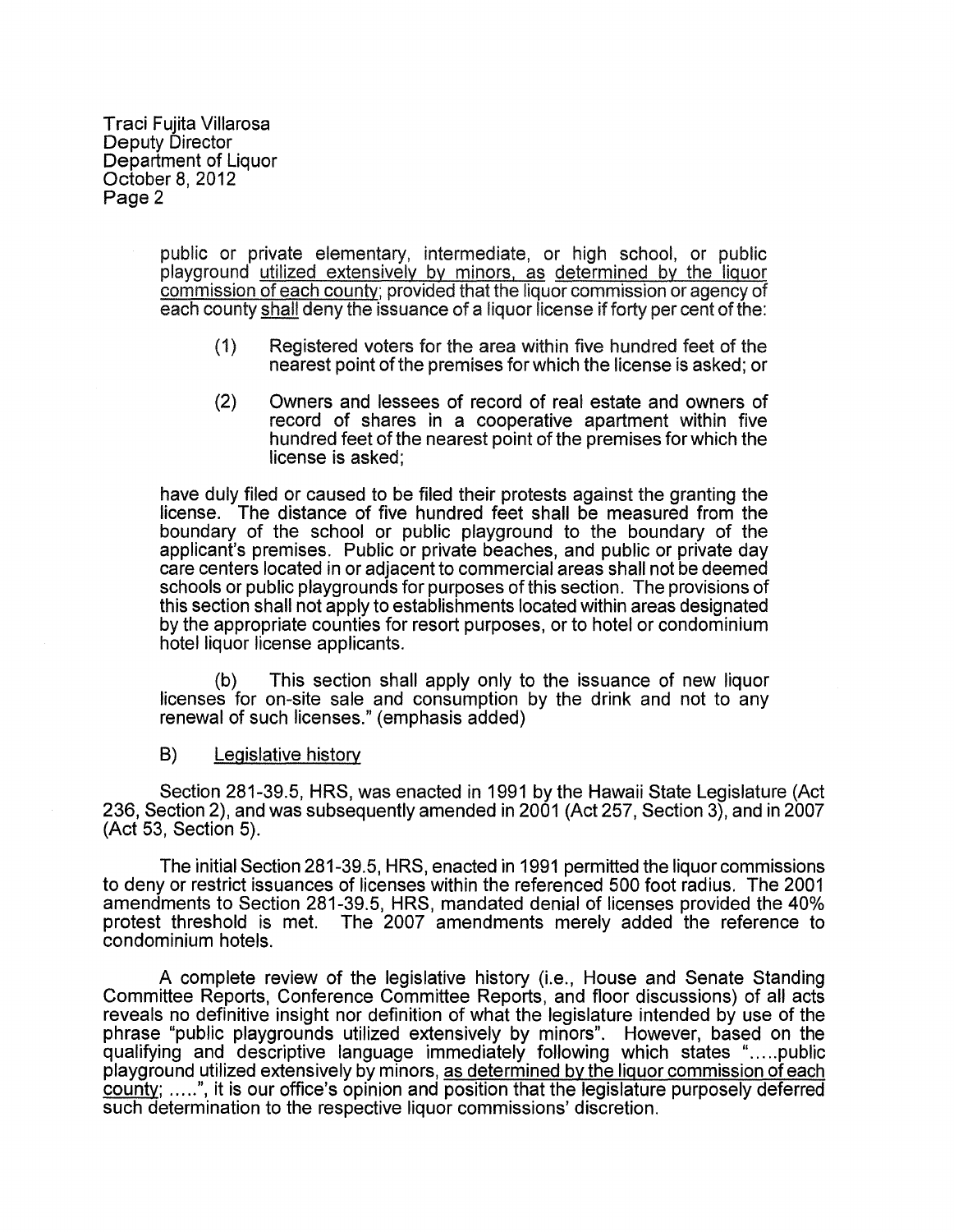Traci Fujita Villarosa Deputy Director Department of Liquor October 8, 2012 Page 3

# B) Discussion and Conclusion

Section 281-39.5, HRS, as amended, was duly enacted by the Hawaii State Legislature. Section 08-101-48.1 of the Rules Governing the Manufacture and Sale of Int $\check{\textsf{ox}}$ icating Liquor of the County of Maui $^1$ , which exactly mirrors the language of Section 281-39.5, HRS, is a duly promulgated administrative rule of the Department of Liquor Control for the County of Maui. If an administrative rule is not authorized by statute, the rule is void and cannot be enforced. Hyatt Corporation v. Honolulu Liquor Commission, et al, 69 Haw 238, at page 240 (1987). Further, our Hawaii Supreme Court in Hyatt stated:

"The [Hawaii State] legislature has vested unusually broad discretionary powers in the liquor commissions, and the extent ofthe grant of power and discretion has pertained consistently throughout the history of the Hawaii intoxicating liquor law."

Lastly, the Hyatt court affirmed the power and authority of a liquor commission through its statement that:

"[It] is a well established rule of statutory construction that, where an administrative agency is charged with the responsibility of carrying out the mandate of a statute which contains words of broad and indefinite meaning, courts accord persuasive weight to administrative construction and follow the same, unless the construction is palpably erroneous." (citations omitted)<sup>3</sup>

Applying the above principles to the specific language of the statute (Section 281- 39.5, HRS) and the administrative rule (Section 08-101-48.1) with respect to the question whether Kihei Kalama Park is a "public playground utilized extensively by minors", we opine that the decision is a factual decision to be made by the Liquor Commission, in its discretion through its investigative powers and functions. Legitimate and warranted factors to be reviewed and considered include, but should not be limited to, the size and scope of the park, the facilities available in the park which serve both minors and adults, and the extent such facilities are utilized solely or extensively by minors. Further, we advise that any such determination with respect to the subject Kihei Kalama Park would affect future situations in which similar or like determinations are required; provided, however, similar determinations for other public playgrounds should be made on a case-by-case basis.

<sup>1</sup> Title MC-08, Subtitle 01. Chapter 1 01; Administrative Rules of the Department of Liquor Control ("Liquor Department Rules").

<sup>2</sup> Hyatt Corporation v. Honolulu Liquor Commission, et al, 69 Haw 238, at page 241 (1987).

<sup>3</sup> *Ibid.*, at pages 242-243.